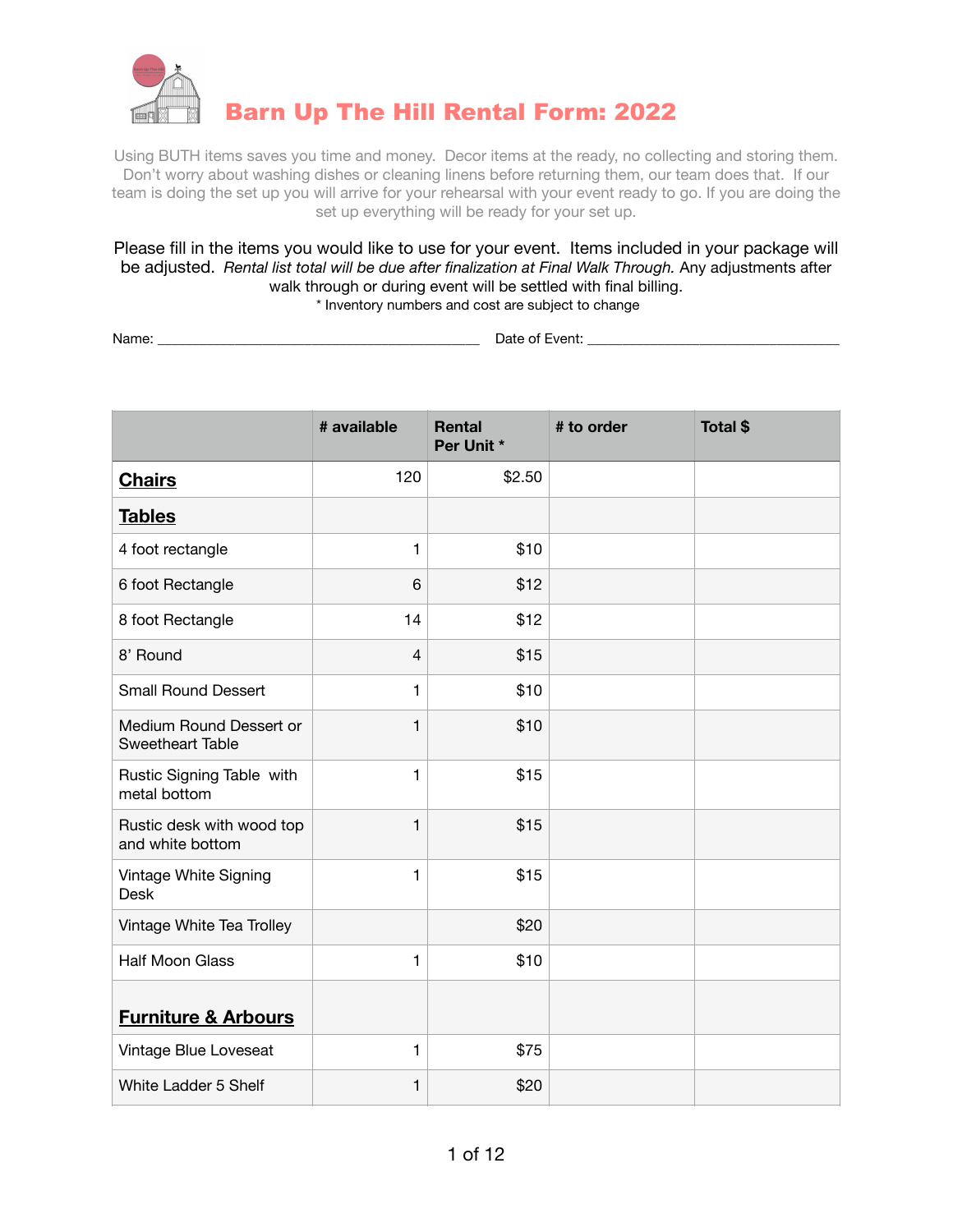| Steamer Barrel Top Trunk                                            | $\mathbf{1}$   | \$20  |  |
|---------------------------------------------------------------------|----------------|-------|--|
| Shabby Chic White Trunk                                             | $\mathbf{1}$   | \$20  |  |
| <b>Traditional Arbour</b>                                           | 1              | \$50  |  |
| A Frame Arbour                                                      | $\mathbf{1}$   | \$50  |  |
| Mountain Range Arbour<br>set                                        | 1 set          | \$75  |  |
| Hexagon Arbour                                                      | $\mathbf{1}$   | \$75  |  |
| Twig Arbour front for<br>Hexagon Arbour                             | 1              | \$100 |  |
| <b>Birch Arbour</b>                                                 | $\mathbf{1}$   | \$75  |  |
| Antique Door with stand                                             | $\overline{c}$ | \$20  |  |
| Antique Doors as Arbour                                             | $\mathbf{1}$   | \$45  |  |
| <b>Wine Barrels</b>                                                 | 5              | \$30  |  |
| Wine Barrel Bar Top 8'                                              | $\mathbf{1}$   | \$15  |  |
| Large Bar                                                           | $\mathbf{1}$   | \$50  |  |
| Small Bar                                                           | $\mathbf{1}$   | \$25  |  |
| Drink Canoe with tubs                                               | $\mathbf{1}$   | \$75  |  |
| Food Canoe with panel                                               | $\mathbf{1}$   | \$75  |  |
| Canoe Wood Base                                                     | Set of 3       | \$25  |  |
| <b>Tents</b><br>All Tents are set up and taken<br>down by BUTH Team |                |       |  |
| 10 x 20 Peaked Tents                                                | 4              | \$250 |  |
| $10 \times 10$                                                      | $\mathbf{2}$   | \$50  |  |
| <b>MISC:</b>                                                        |                |       |  |
| <b>Outdoor Propane Heaters</b><br>with tank                         | 3              | \$75  |  |
| 3 tier Topiary Trees with<br>Lights In Stands                       | $\overline{c}$ | \$40  |  |
| Bubble Machine with 1<br>large bottle Bubble juice                  | $\mathbf{1}$   | \$20  |  |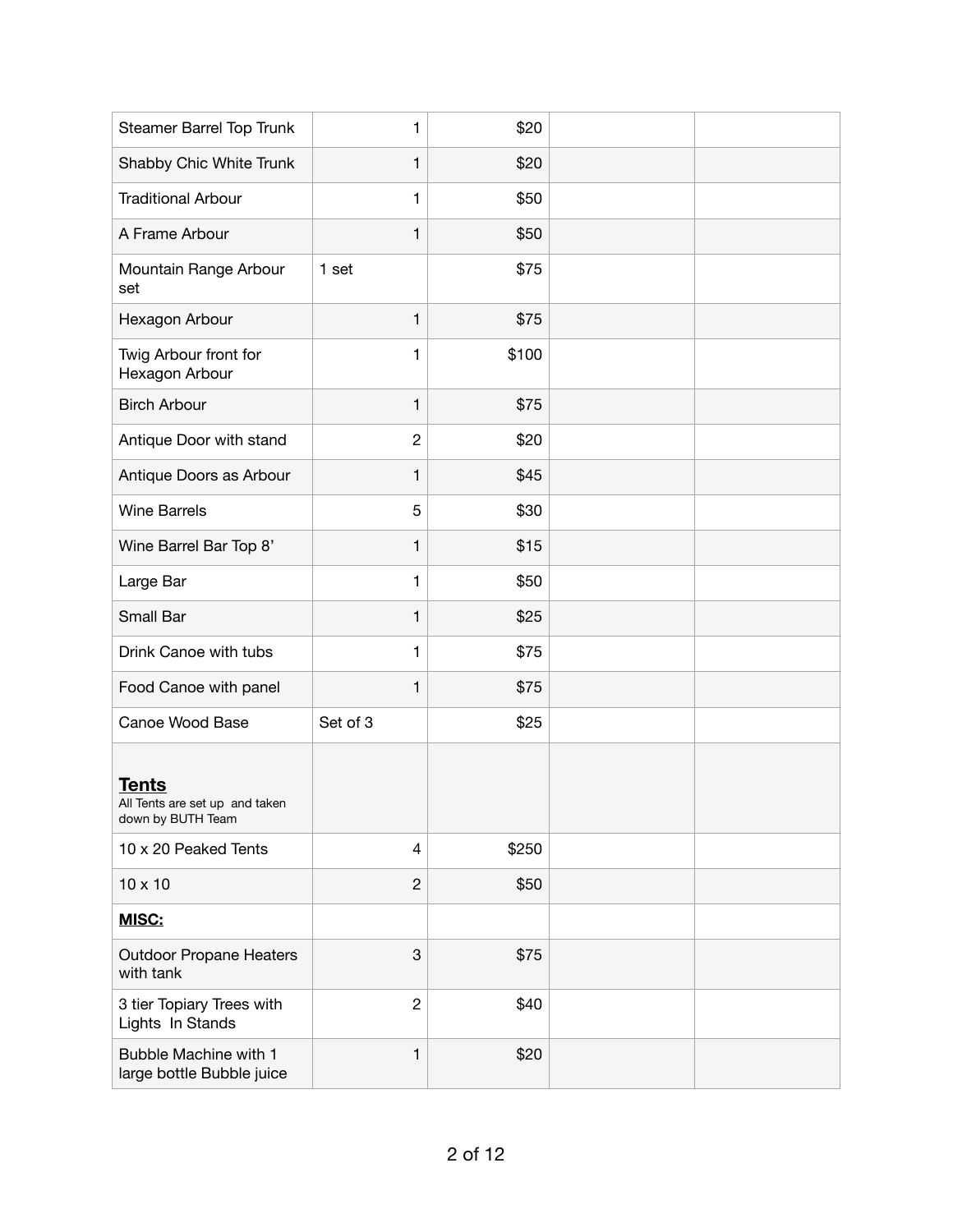| Steamer with 1 bottle of<br>distilled water                           | 1            | \$20 |  |
|-----------------------------------------------------------------------|--------------|------|--|
| <b>Signs</b>                                                          |              |      |  |
| <b>Rustic A Frame Chalk</b><br>Board                                  | 1            | \$20 |  |
| Table Top Chalk Boards<br>8"x6"                                       | 4            | \$4  |  |
| <b>Traditional Standing Easel</b>                                     | $\mathbf{1}$ | \$10 |  |
| <b>Rustic Standing Easel</b>                                          | 1            | \$10 |  |
| <b>Rustic Seating Chart</b><br>Holds 4x6 cards for up to<br>12 tables | 1            | \$30 |  |
| Pick A Seat Standing Sign                                             | 1            | \$20 |  |
| Rustic Welcome to our<br>Wedding - Large                              | 1            | \$25 |  |
| <b>With Easel</b>                                                     |              | \$35 |  |
| Antique Gold Mirror for<br>welcome sign or seating<br>chart           | 1            | \$25 |  |
| Red Framed Mirror for<br>welcome sign or seating<br>chart             | 1            | \$25 |  |
| Love You To The Moon<br>with clips for photos                         | 1            | \$20 |  |
| I Have found the one<br>whom my soul loves                            | 1            | \$25 |  |
| <b>With Easel</b>                                                     |              | \$35 |  |
| Above All else love each<br>other deeply                              | 1            | \$25 |  |
| With Easel                                                            |              | \$35 |  |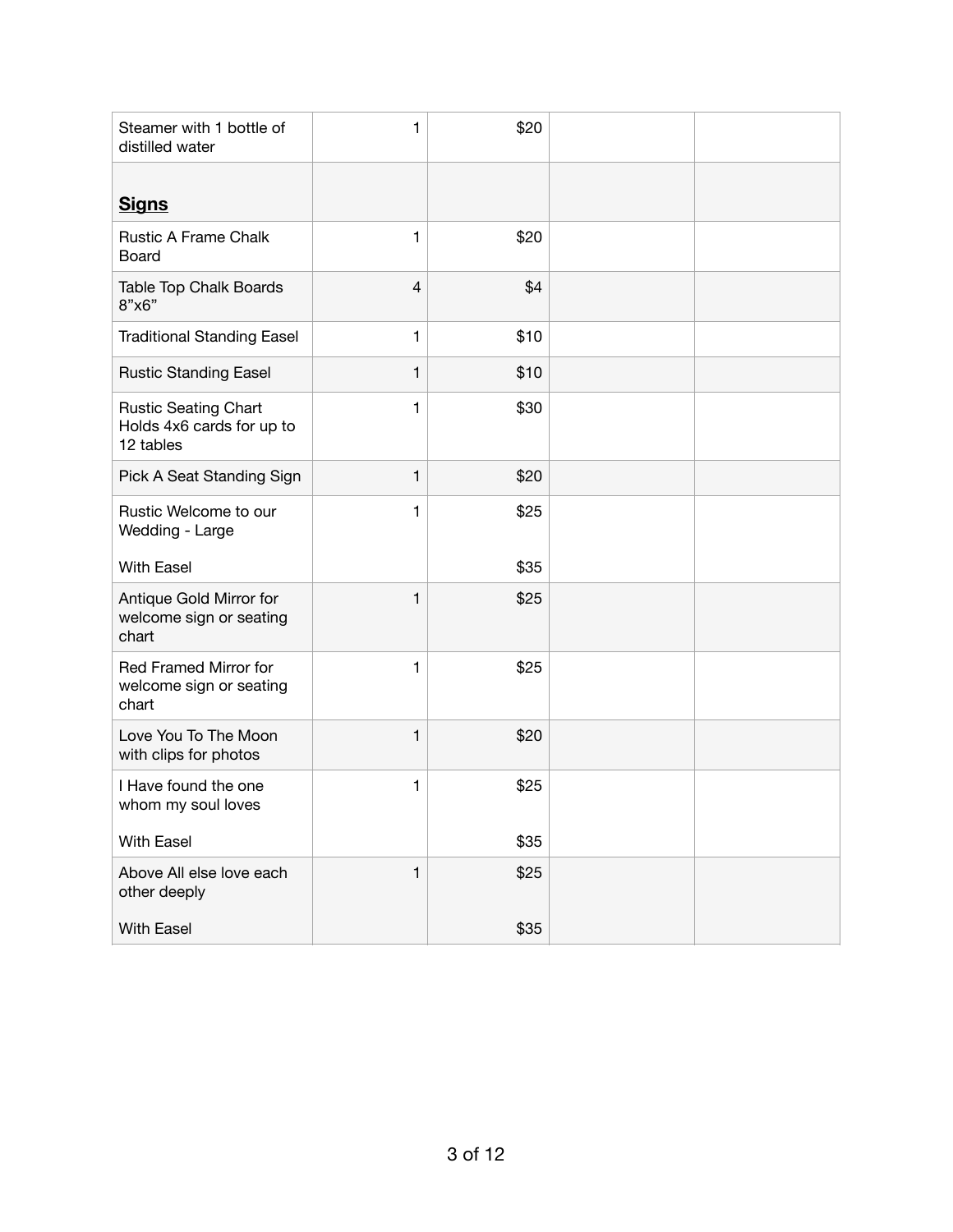| Please sign our guest<br>book                                                                                    | 1                   | \$8          |  |
|------------------------------------------------------------------------------------------------------------------|---------------------|--------------|--|
| A. Dark Wood, gold writing<br>on stand                                                                           |                     |              |  |
| B. Rustic Wood with white                                                                                        |                     |              |  |
| C. Farmhouse Modern<br>White with black                                                                          |                     |              |  |
| In Loving Memory Acrylic<br>sign with stand                                                                      | 1                   | \$8          |  |
| Sign our Jenga Guest<br>Book Acrylic sign with<br>stand                                                          | 1                   | \$8          |  |
| Sign our Polaroid Guest<br>Book Sign                                                                             | $\mathbf{1}$        | \$5          |  |
| Family Dessert Tree Sign                                                                                         | $\mathbf{1}$        | \$5          |  |
| Mr & Mrs Cut Out Sign                                                                                            | $\mathbf{1}$        | \$5          |  |
| Moss LOVE Letters Set<br>5" tall                                                                                 | $\mathbf{1}$        | \$10         |  |
| LOVE 2 foot tall & thin<br>White Set                                                                             | 1                   | \$15         |  |
| LOVE 2 foot tall Wide with<br>heart set                                                                          | 1                   | \$15         |  |
| Rustic LOVE 2 foot tall<br>with heart set                                                                        | $\mathbf{1}$        | \$15         |  |
| <b>BOHO Macrame Feather</b><br>Hanging                                                                           | 1                   | \$50         |  |
| Macrame Feathers Only<br>Large<br>Medium                                                                         | $\overline{c}$<br>3 | \$15<br>\$20 |  |
| <b>Table Clothes:</b><br>Includes regular cleaning &<br>pressing. Excessive stains<br>will incur damage charges. |                     |              |  |
| 6 foot Rectangular<br>White 60" x 102"                                                                           | 24                  | \$18         |  |
| 8 foot Rectangular<br>White 60 x 126"                                                                            | 27                  | \$18         |  |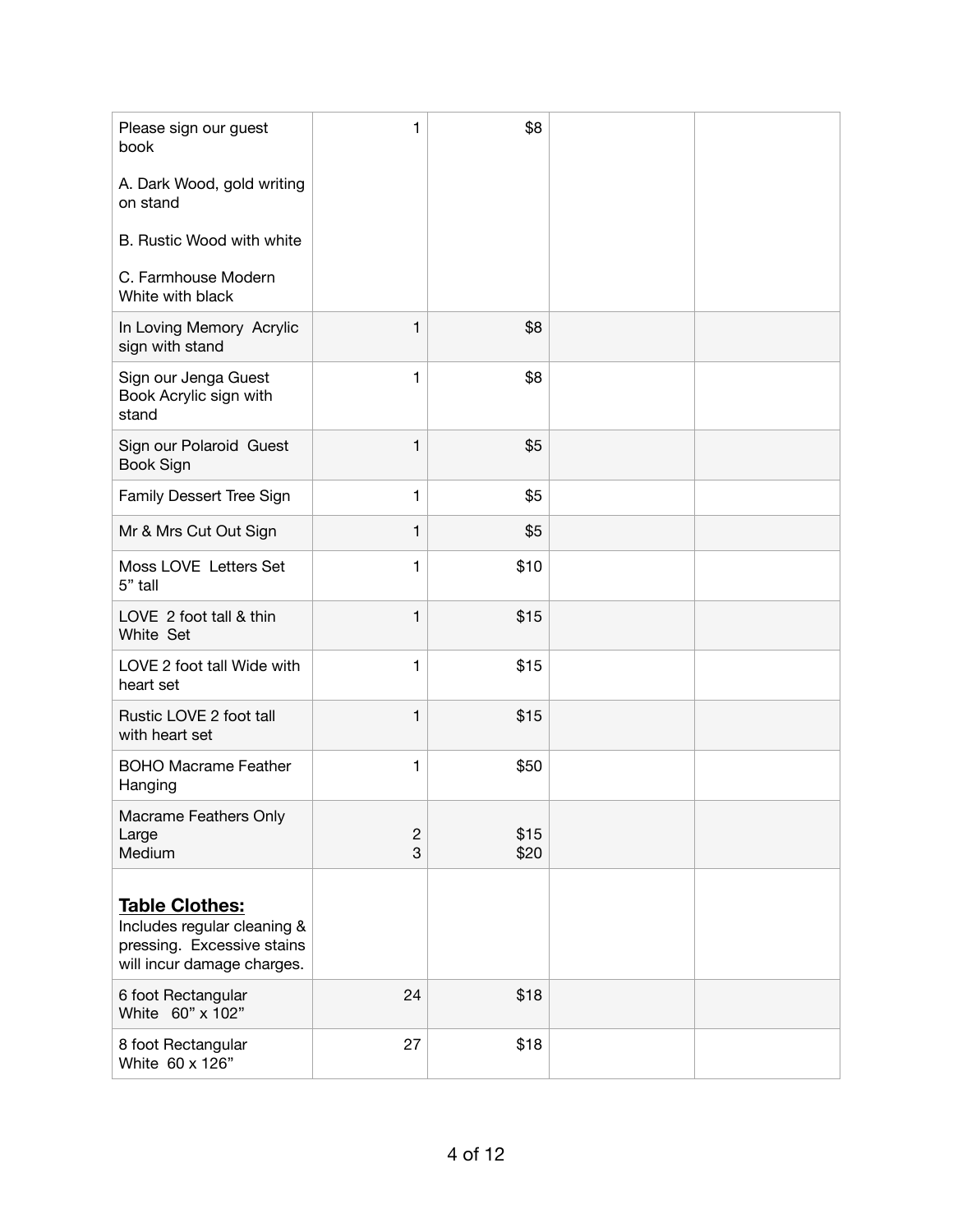| 8 foot Round<br>White 120"                                          | 6               | \$18 |  |
|---------------------------------------------------------------------|-----------------|------|--|
| Dessert Table Round 90"                                             | $\overline{c}$  | \$12 |  |
| <b>Head Table</b><br>White 90" x 156"                               | $\,6$           | \$25 |  |
| <b>Buffet Table</b><br>Black 90" x 132"<br>Note 2 covers 3 ' tables | $\overline{c}$  | \$15 |  |
| Dusty Rose Crinkle<br>Taffeta Rectangle<br>90" x "132               | $\overline{4}$  | \$20 |  |
| Lace - White Rectangle<br>60" x 120"                                | 10              | \$20 |  |
| <b>Table Runners</b>                                                |                 |      |  |
| <b>Burlap</b>                                                       | 12              | \$8  |  |
| Burlap for 16' head table                                           | $\mathbf{1}$    | \$14 |  |
| <b>Natural Gauze</b>                                                | 12              | \$10 |  |
| Terra Cotta Chiffon                                                 | 16              | \$10 |  |
| <b>White Lace</b>                                                   | 12              | \$10 |  |
| Sage Green Gauze                                                    | 12              | \$10 |  |
| Light Sage Gauze                                                    | 12              | \$10 |  |
| Forest Green                                                        | 12              | \$8  |  |
| Teal                                                                | 12              | \$8  |  |
| Dusty Blue Gauze                                                    | 12              | \$10 |  |
| Navy Blue                                                           | 12 <sub>2</sub> | \$8  |  |
| Light Dusty Blue                                                    | 12 <sub>2</sub> | \$8  |  |
| Lavender                                                            | 12 <sub>2</sub> | \$8  |  |
| Dusty Rose Gauze                                                    | 12 <sub>2</sub> | \$10 |  |
| <b>Blush Pink Gauze</b>                                             | 12              | \$10 |  |
| Burgundy                                                            | 12 <sub>2</sub> | \$8  |  |
| Egg Plant                                                           | 12 <sub>2</sub> | \$8  |  |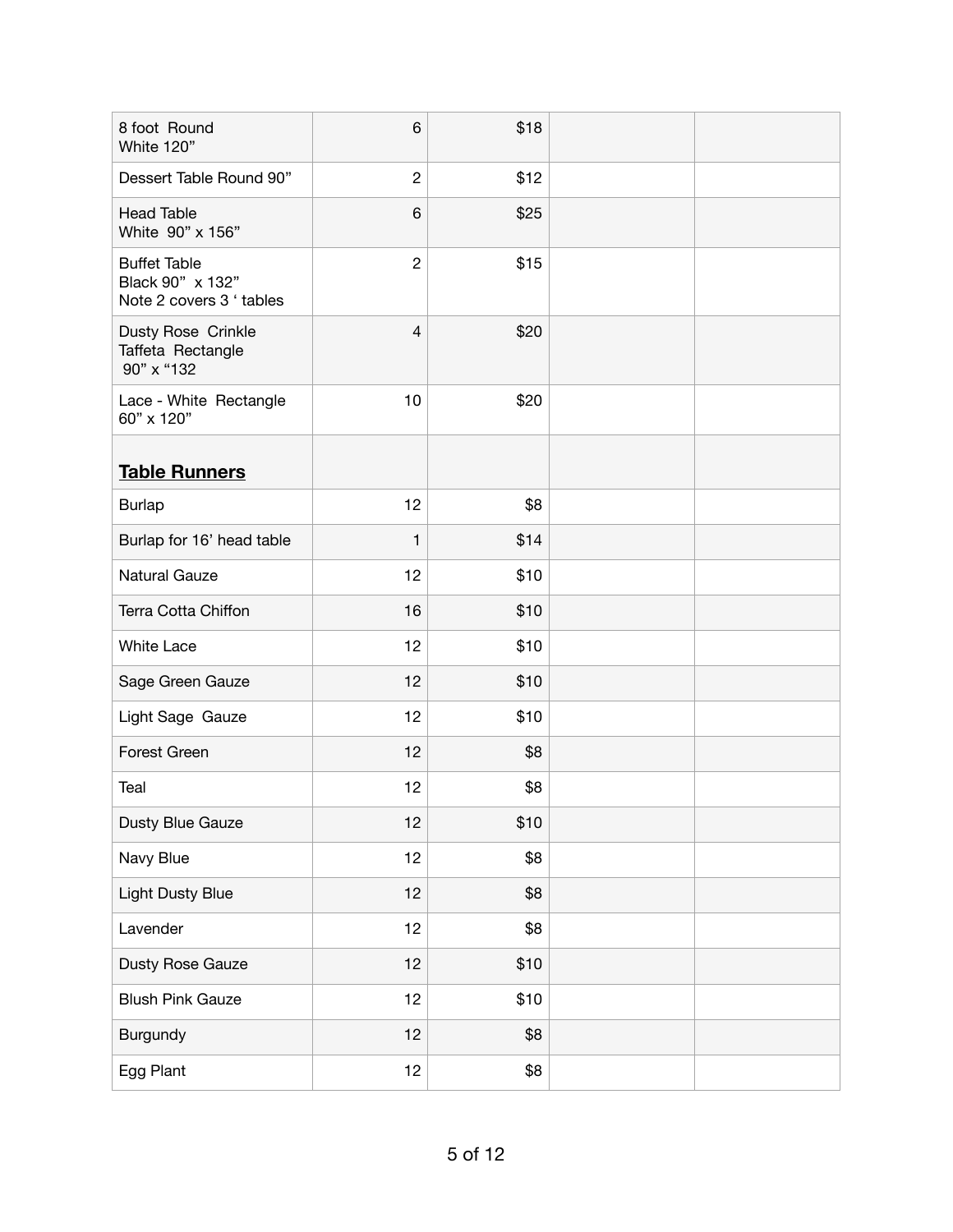| <b>Burnt Orange</b>                                                               | 12                  | \$8                  |  |
|-----------------------------------------------------------------------------------|---------------------|----------------------|--|
| Decor, Chiffon<br><b>Scarfs &amp; Macrame</b><br>for Arbours, head table<br>decor |                     | \$20 per scarf       |  |
| White<br>27.5 " wide, 18 long                                                     | $\overline{2}$      |                      |  |
| <b>Dusty Rose</b><br>29" wide, 18' long                                           | $\mathbf{1}$        |                      |  |
| Navy Blue<br>29" wide, 18' long                                                   | 1                   |                      |  |
| <b>BOHO Macrame Panels</b><br>10 feet long 13" wide                               | $\overline{2}$      | \$24 for the set     |  |
| <b>Table Numbers:</b>                                                             | 12 of each<br>style | \$1.50 per<br>number |  |
| Acrylic numbers with<br>stump                                                     |                     |                      |  |
| Wood Round Standing<br>Small                                                      |                     |                      |  |
| <b>Wood Round Standing</b><br>Large                                               |                     |                      |  |
| Aged Wood Round Flat                                                              |                     |                      |  |
| Wood Standing Hexagon                                                             |                     |                      |  |
| <b>Gold Standing Hexagon</b>                                                      |                     |                      |  |
| Shabby Chic Ribbon Rose<br>& White Standing Hexagon                               |                     |                      |  |
| Wood Square with silver<br>metal                                                  |                     |                      |  |
| BOHO Wood Square with<br>string art numbers                                       |                     |                      |  |
| Classic Triangle                                                                  |                     |                      |  |
| Floral Round number                                                               |                     |                      |  |
| Wine Bottle hanging<br>numbers                                                    |                     |                      |  |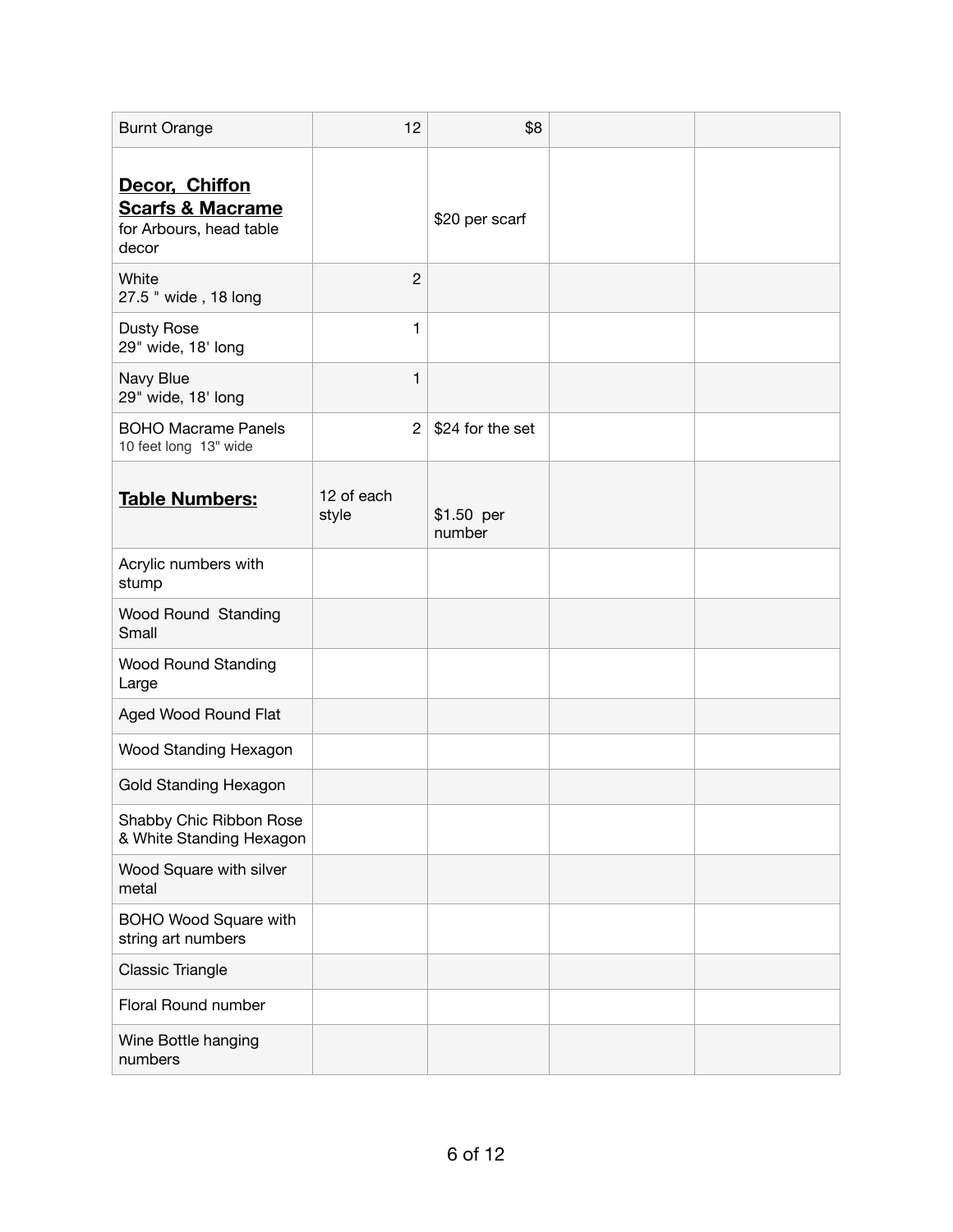| <b>Wreaths &amp; Floral</b><br><b>Items</b>                                                      |                |              |  |
|--------------------------------------------------------------------------------------------------|----------------|--------------|--|
| Oval Twig Wreath with<br>white flowers - Large                                                   | 1              | \$25         |  |
| Twig Wreath - Giant<br>Installed                                                                 | $\mathbf{1}$   | \$75         |  |
| White & Green Floral<br>Swag 4-5'                                                                | $\mathbf{1}$   | \$50         |  |
| Pretty in Pink Floral Swag<br>$4 - 5'$                                                           | $\mathbf{1}$   | \$50         |  |
| <b>Rustic Sunflower Swag</b><br>$4 - 5'$                                                         | 1              | \$50         |  |
| English Ivy Garland 6'                                                                           | 10             | \$5          |  |
| Shepherds Hook Set for<br>hanging floral jars or signs                                           | 10             | \$20 for set |  |
| Hanging Mason Jars                                                                               | 10             | \$2.50 each  |  |
|                                                                                                  |                |              |  |
| <b>Decor Items</b>                                                                               |                |              |  |
| Rustic Mason Jar<br>Centerpiece<br>* Does not include flowers                                    | 12             | \$10         |  |
| <b>Rustic Wood Vases</b><br>Tall<br>Medium<br>Short                                              | 12<br>12<br>12 | \$2          |  |
| <b>Tied Trio Set</b>                                                                             | 12             | \$6          |  |
| Wood card holders for<br>guest names, table<br>number cards & menus<br>Rustic or<br><b>Birch</b> | 120            | \$1          |  |
| Seating Chart Logs<br>Holds Cards for<br>6-8 cards or<br>8-10 cards                              | 12             | \$5          |  |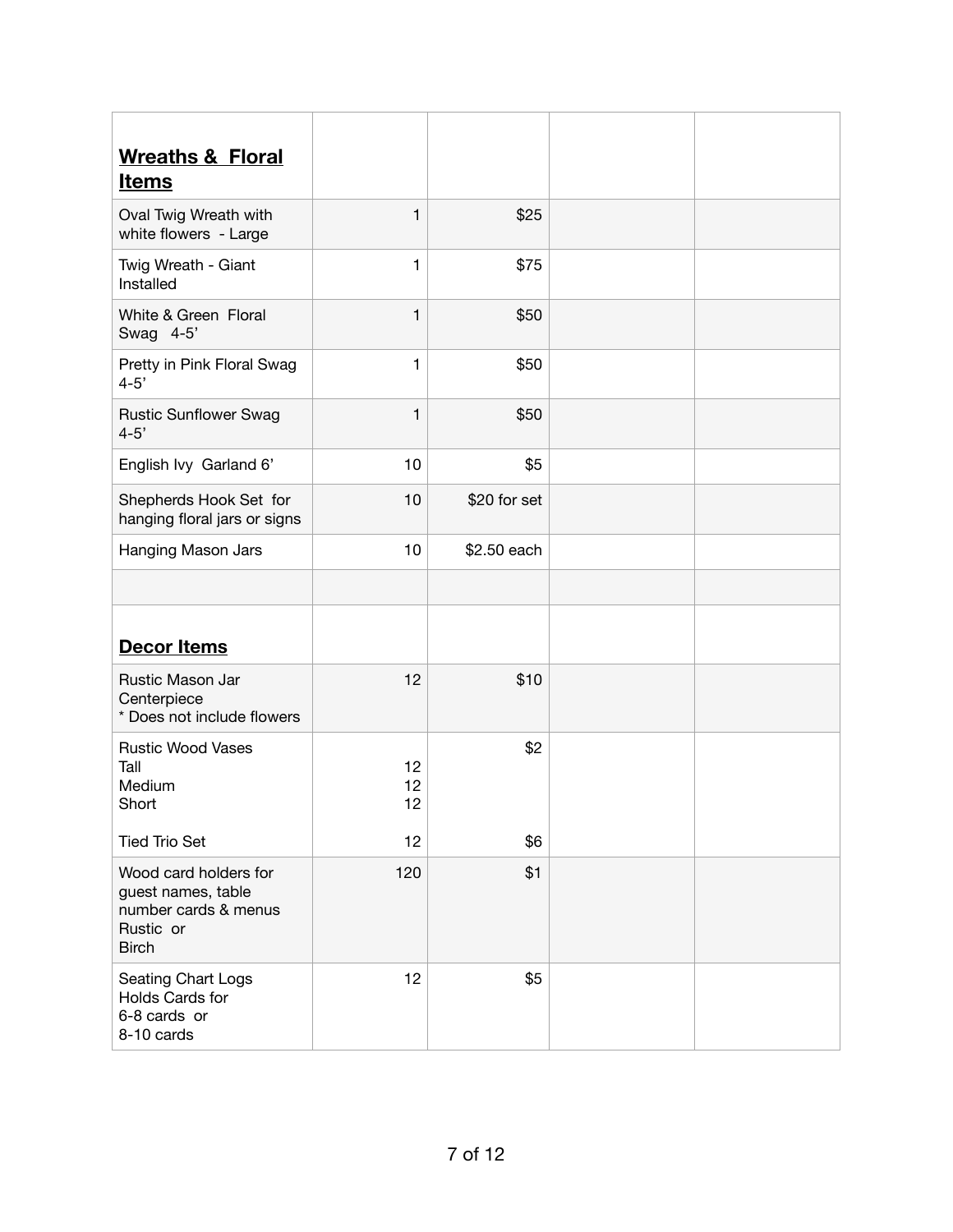| Wood Log Votive candle<br>holders 5 per log<br>* Log only does not have<br>candles                                                         | 12                                | \$5                |  |
|--------------------------------------------------------------------------------------------------------------------------------------------|-----------------------------------|--------------------|--|
| <b>Wood Round Table</b><br>Wreaths                                                                                                         | 12                                | \$5                |  |
| <b>Custom Wood Round</b><br>Wine Glass Tags<br>Plain Wood Tags<br>With Chalk Paint                                                         | Set of 50                         | \$12.50<br>\$25.00 |  |
| <b>Crystal Candle Holders</b><br>Sets of 2<br>With Tea Lights (Battery)                                                                    | 24                                | \$2<br>\$2.50      |  |
| Pillar Candle Lights                                                                                                                       | 12                                | \$3.50             |  |
| Lanterns<br><b>Style Options:</b><br><b>BOHO Cream</b><br>Geo Bronze<br><b>Traditional White</b><br>Black Wire with rope<br>Large<br>Small | 12<br>12<br>12<br>$\sqrt{2}$<br>6 | \$8 each           |  |
| <b>With Pillar Candles</b>                                                                                                                 |                                   | \$10               |  |
| <b>White Scalloped Tins</b>                                                                                                                | 12                                | \$2                |  |
| Gold Geo Shapes                                                                                                                            | 12                                | \$1                |  |
| Mirrors for Tables<br>Round 8"<br>Square 8"                                                                                                | 12                                | \$2                |  |
| Rustic Twig Basket with<br>handle LG                                                                                                       | 1                                 | \$15               |  |
| White Basket with handle<br><b>MD</b>                                                                                                      | $\mathbf{1}$                      | \$10               |  |
| <b>BOHO Flower Basket with</b><br>handle                                                                                                   | $\mathbf{1}$                      | \$5                |  |
| Basic Basket light wicker                                                                                                                  | $\mathbf{1}$                      | \$2                |  |
| Rustic Rectangular<br><b>Baskets</b>                                                                                                       | $\overline{2}$                    | \$10               |  |
| Tall Rustic grey Basket                                                                                                                    | $\mathbf{1}$                      | \$10               |  |
| Wooden Crates Set                                                                                                                          | 2 in Set                          | \$10               |  |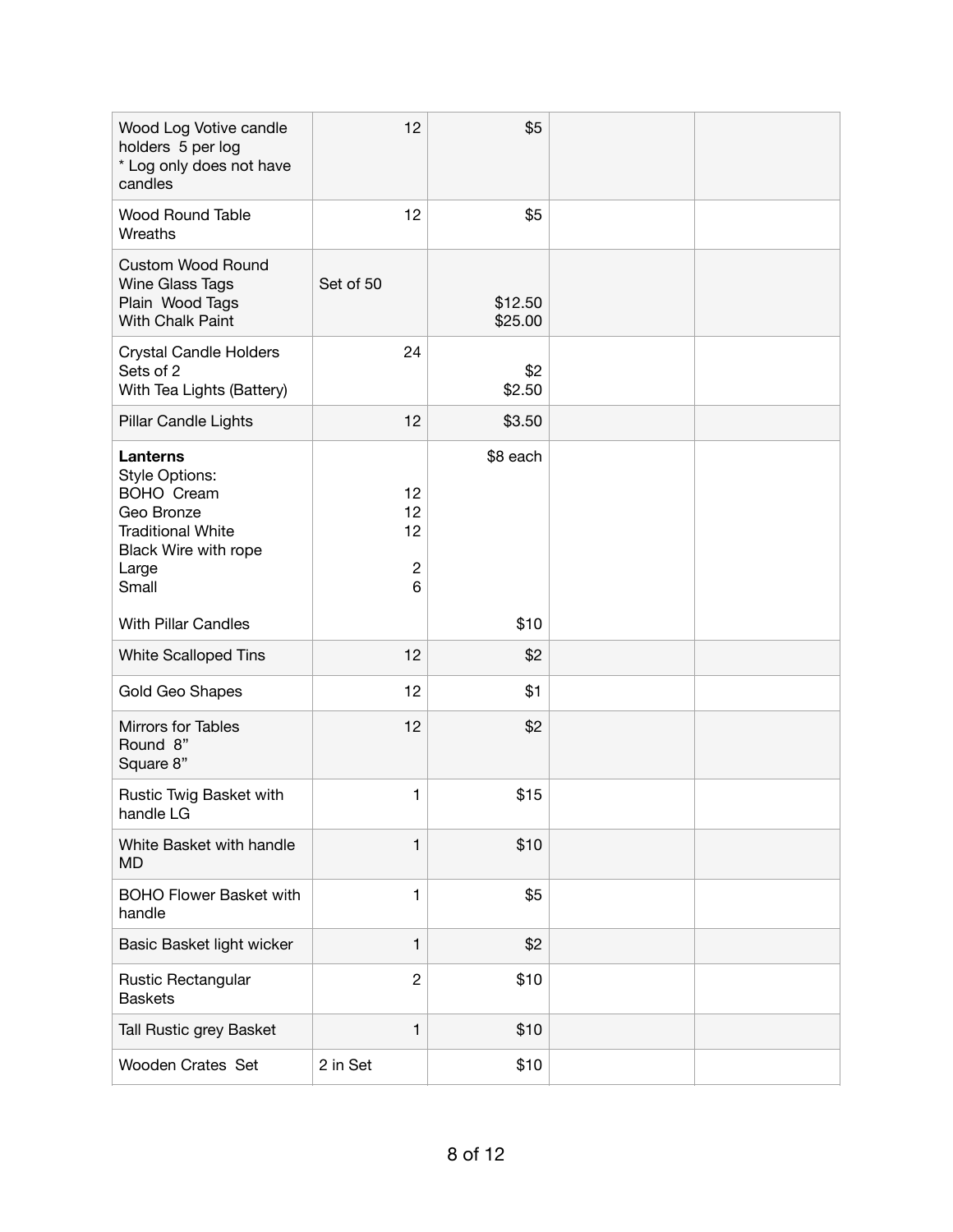| Wooden Card Box with<br>card banner                                                                                                               | $\mathbf{1}$                          | \$10                                                   |  |
|---------------------------------------------------------------------------------------------------------------------------------------------------|---------------------------------------|--------------------------------------------------------|--|
| Contemporary Glass Card<br>Box<br>With Card Sign or<br>Mini Bunting that says<br>Cards                                                            | $\mathbf{1}$                          | \$10                                                   |  |
| Rustic Cage Bronze Card<br>Holder                                                                                                                 | 1                                     | \$10                                                   |  |
| Shabby Chic Love Bird<br><b>Card Holder</b>                                                                                                       | $\mathbf{1}$                          | \$10                                                   |  |
| Globe                                                                                                                                             | $\mathbf{1}$                          | \$5                                                    |  |
| Encyclopedia Set Books                                                                                                                            |                                       | \$ per book<br>\$25 for set                            |  |
| <b>Metal Tubs</b><br>3 Round Lg, Med. Sm Set<br>Large Rectangular 2 set                                                                           |                                       | \$10 per set                                           |  |
| <b>Assorted Glass Vases</b>                                                                                                                       | 12                                    | \$1                                                    |  |
| <b>Assorted Mason Jars</b><br>Large Plain<br>Large with twine tops<br>Medium Plain<br>Medium with twine tops<br><b>Small Plain</b><br>Small Plain | A dozen plus<br>in each size          | \$1.50<br>\$2.00<br>\$1.00<br>\$1.50<br>\$.75<br>\$.50 |  |
| Silver Goblets & Chalise                                                                                                                          |                                       | \$5                                                    |  |
| Vintage Silver Chalice<br><b>Tall Silver Martinis</b><br>Plain Bell Goblets                                                                       | 1<br>$\overline{c}$<br>$\overline{2}$ |                                                        |  |
|                                                                                                                                                   |                                       |                                                        |  |
|                                                                                                                                                   |                                       |                                                        |  |
| <b>Reception Items</b><br>After use items are placed back<br>in bins they came in dirty.<br>Price includes cleaning &<br>sanitizing after use.    |                                       |                                                        |  |
| <b>Dinner Plates White</b>                                                                                                                        | 110                                   | \$1.50                                                 |  |
| Dinner Plate White with<br>Gold rim                                                                                                               | 20                                    | \$2.50                                                 |  |
| <b>Small Plates white</b>                                                                                                                         | 110                                   | \$1.00                                                 |  |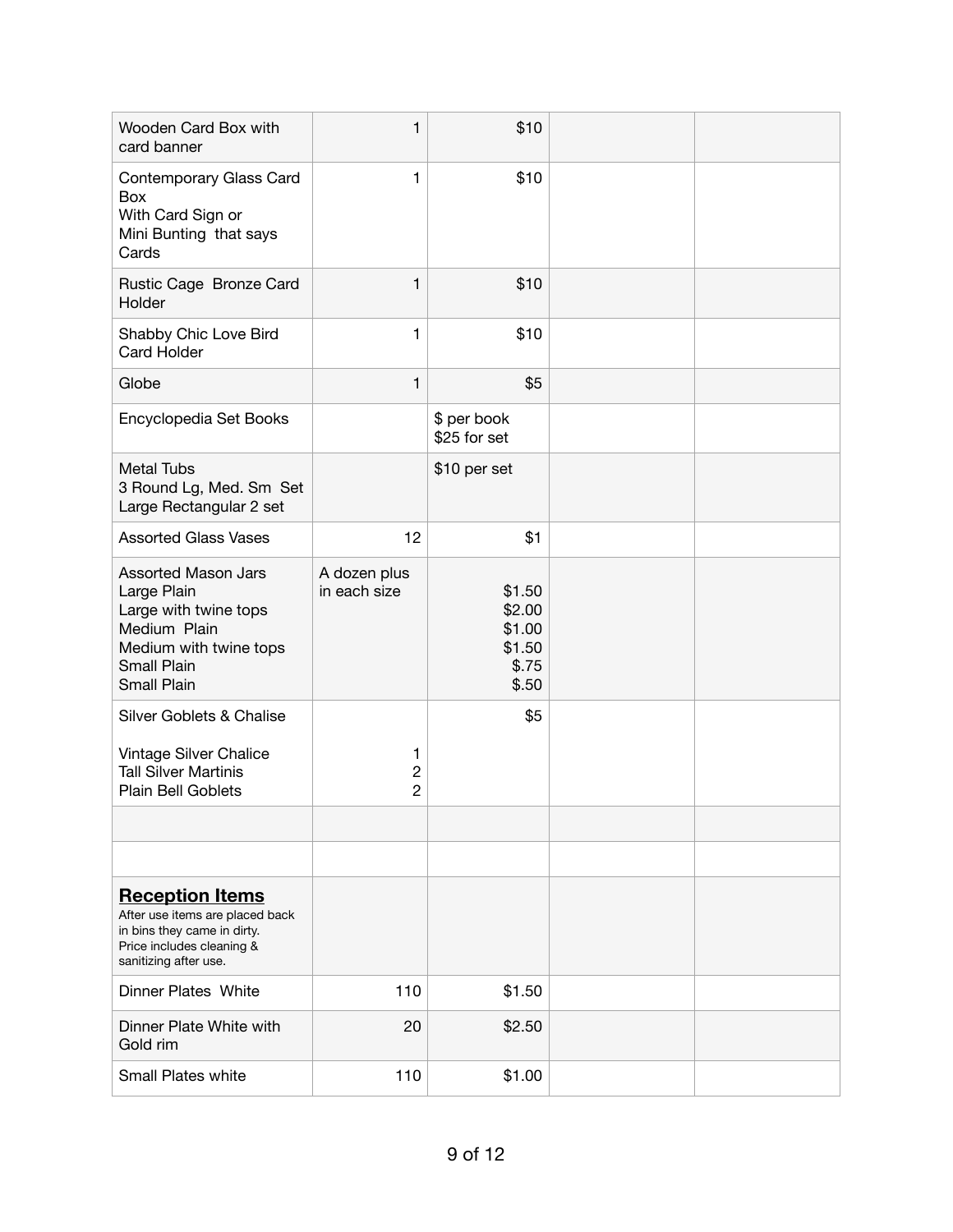| Small Plate white with<br>Gold Rim                                                                       | 20                                        | \$2.50                     |  |
|----------------------------------------------------------------------------------------------------------|-------------------------------------------|----------------------------|--|
| Bowls White                                                                                              | 110                                       | \$1.00                     |  |
| Forks - Dinner                                                                                           | 110                                       | \$0.50                     |  |
| Forks - Dessert                                                                                          | 200                                       | \$0.50                     |  |
| Knives                                                                                                   | 110                                       | \$0.50                     |  |
| Spoons                                                                                                   | 200                                       | \$0.50                     |  |
| <b>Champagne Glasses</b>                                                                                 | 120                                       | \$1.00                     |  |
| <b>Wine Glasses</b>                                                                                      | 110                                       | \$1.00                     |  |
| <b>Water Glasses</b>                                                                                     | 110                                       | \$1.00                     |  |
| Mugs                                                                                                     | 110                                       | \$1.00                     |  |
| <b>Dinner Basic Set:</b><br>White Dinner Plate, Dinner<br>Fork, Knife, Spoon, Wine<br>Glass, Water Glass | 110                                       | \$5.00 a setting           |  |
| Vintage Tea Cups<br>Assorted                                                                             | 75                                        | \$2.00                     |  |
| <b>BOHO Vintage Brown Tea</b><br>Pots                                                                    | 4                                         | \$2.00                     |  |
| Assorted Vintage China<br>plates                                                                         |                                           | \$1.00                     |  |
| Assorted Vintage Silver<br><b>Trays</b><br>Small<br>Medium<br>Large & Tiers                              | See photo<br>online for<br>specific trays | \$1.50<br>\$2.00<br>\$3.00 |  |
| Mini Salt & Pepper Shaker<br>Set filled                                                                  | 16                                        | \$1.50                     |  |
| Coffee Urn                                                                                               | $\mathbf{1}$                              | \$15                       |  |
| Hot Water Urn                                                                                            | 1                                         | \$15                       |  |
| <b>Coffee Station</b>                                                                                    | per guest                                 | \$3.50                     |  |
| <b>Tea Station</b>                                                                                       | per guest                                 | \$4.50                     |  |
| 3 Gallon Drink Dispensers                                                                                | 3                                         | \$10                       |  |
| Wine Ice Bucket - Silver                                                                                 | 1                                         | \$5                        |  |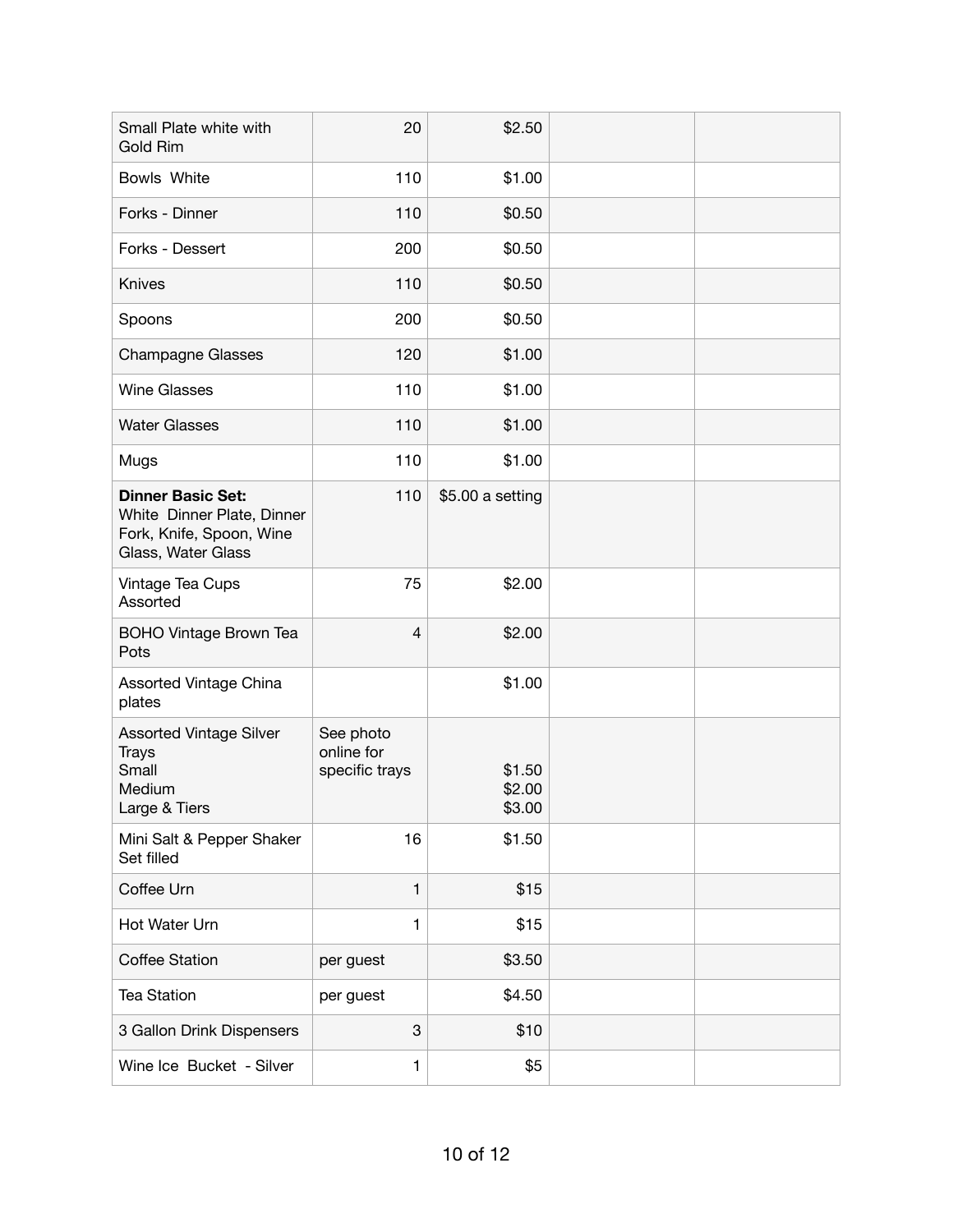| <b>Rustic Spinning serving</b><br>tray                | $\mathbf{1}$ | \$5                            |  |
|-------------------------------------------------------|--------------|--------------------------------|--|
| Metal Utensil Caddys Set<br>of 2 (Holds 4 types(      | Set of 2     | \$10                           |  |
| Glass Water Jug with lid<br>Serves <sub>6</sub>       | 12           | \$2.50                         |  |
| Glass Water Jug no lid<br>Serves 8-10                 | 12           | \$2.50                         |  |
| Chocolate Fountain<br>Does not come with<br>chocolate | $\mathbf{1}$ | \$30                           |  |
|                                                       |              |                                |  |
| <b>Game Rentals</b>                                   |              | \$15 per game<br>or \$30 for 3 |  |
| <b>Baseball Toss</b>                                  |              |                                |  |
| Bean Bag Toss Rustic                                  |              |                                |  |
| Bean Bag Toss Glow in the<br>Dark                     |              |                                |  |
| <b>Ladder Toss</b>                                    |              |                                |  |
| Giant X O                                             |              |                                |  |
| Giant Jenga                                           |              |                                |  |
| <b>Giant Chess</b>                                    |              |                                |  |
| <b>Giant Checkers</b>                                 |              |                                |  |
| <b>Giant Bowling</b>                                  |              |                                |  |
| <b>Giant Dominos</b>                                  |              |                                |  |
| <b>Giant Dice Games</b>                               |              |                                |  |
| Tic Tack Toe Wood Stump<br>Games Set of 4             |              |                                |  |
| <b>Skittles</b>                                       |              |                                |  |
|                                                       |              |                                |  |